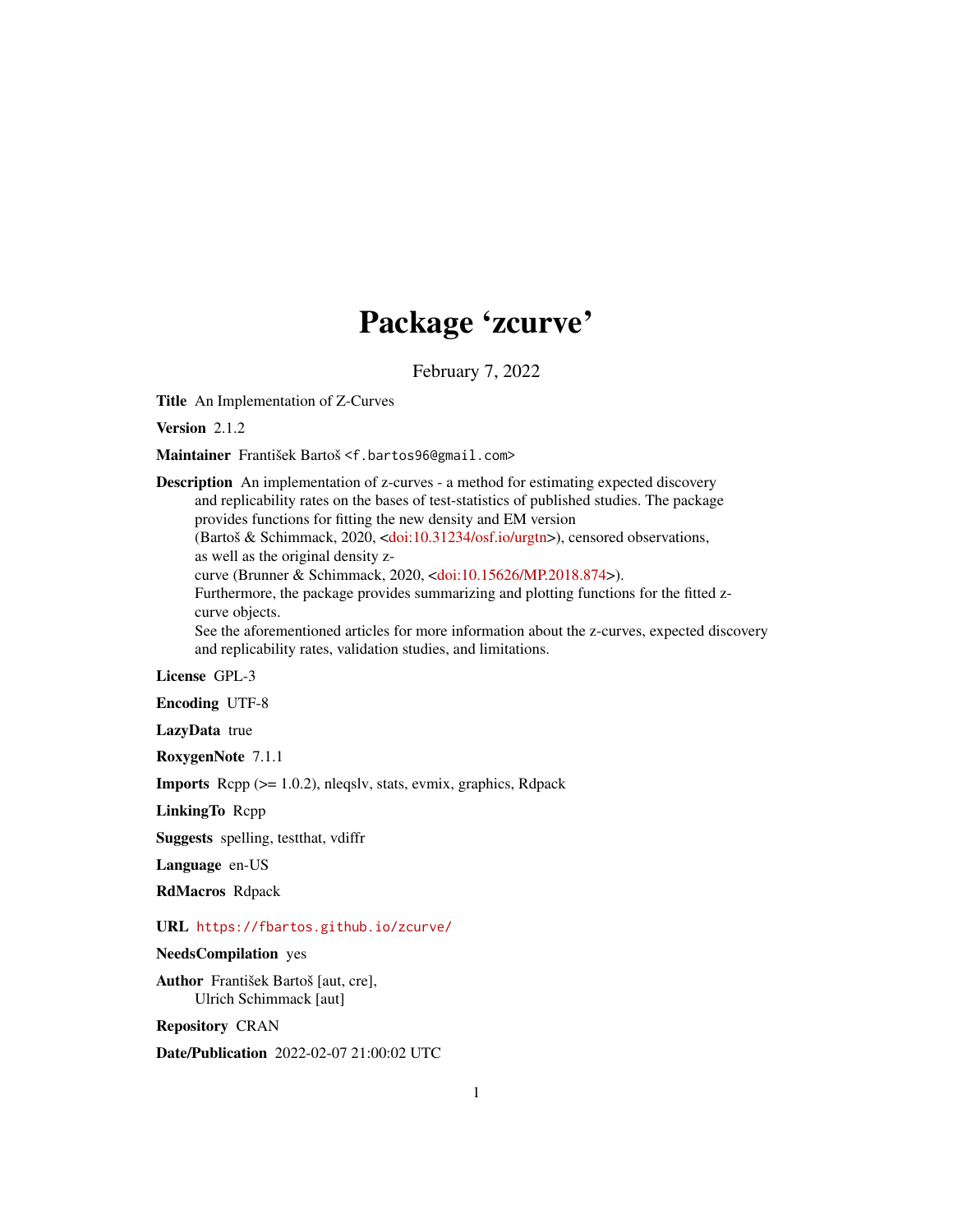# <span id="page-1-0"></span>R topics documented:

|       | $\overline{4}$ |
|-------|----------------|
|       | -5             |
|       | 6              |
|       | 6              |
|       | $\tau$         |
|       | $\tau$         |
|       |                |
|       |                |
|       |                |
|       |                |
|       |                |
|       |                |
|       |                |
|       |                |
|       |                |
|       |                |
| Index | 18             |

<span id="page-1-1"></span>control\_density *Control settings for the z-curve 2.0 density algorithm*

#### Description

All settings are passed to the density fitting algorithm. All unspecified settings are set to the default value. Setting model = "KD2" sets all settings to the default value irrespective of any other setting and fits z-curve as describe in Bartoš and Schimmack (2020). In order to fit the z-curve 1.0 density algorithm, set model = "KD1" and go to [control\\_density\\_v1](#page-3-1)

#### Arguments

| version   | Which version of z-curve should be fitted. Defaults to $2 = z$ -curve 2.0. Set<br>to 1 in order to fit the original version of z-curve. For its settings page go to<br>control density v1. |
|-----------|--------------------------------------------------------------------------------------------------------------------------------------------------------------------------------------------|
| model     | A type of model to be fitted, defaults to "KD2" (another possibility is "KD1" for<br>the original z-curve 1.0, see control_density_v1 for its settings)                                    |
| sig_level | An alpha level of the test statistics, defaults to .05                                                                                                                                     |
| a         | A beginning of fitting interval, defaults to qnorm( $sig\_level/2$ , lower. tail =<br>F)                                                                                                   |
| b         | An end of fitting interval, defaults to 6                                                                                                                                                  |
| mu        | Means of the components, defaults to $seq(0, 6, 1)$                                                                                                                                        |
| sigma     | A standard deviation of the components, "Don't touch this" \- Ulrich Schim-<br>mack, defaults to 1                                                                                         |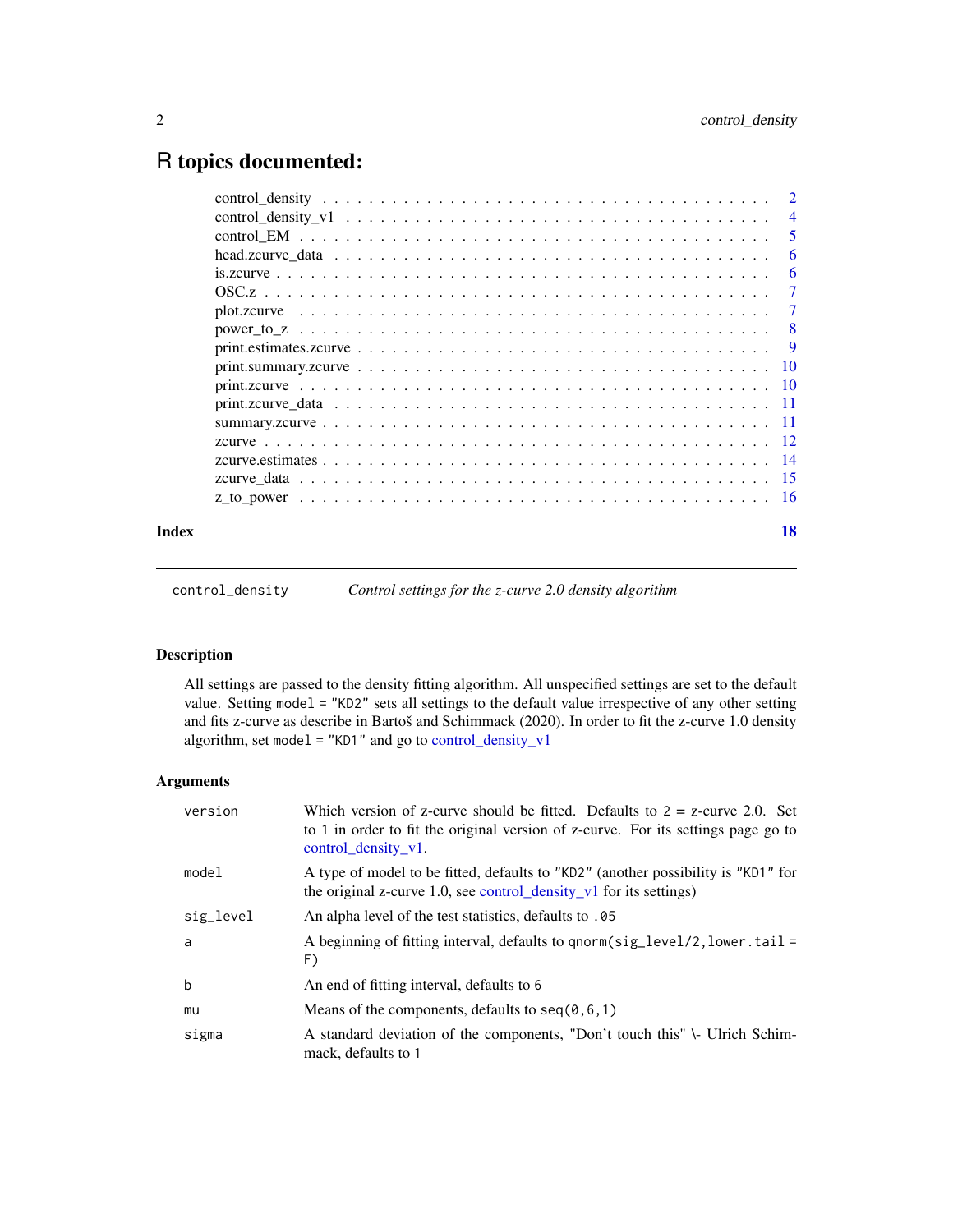<span id="page-2-0"></span>

| theta_min              | Lower limits for weights, defaults to $rep(0, length(mu))$                                                  |  |
|------------------------|-------------------------------------------------------------------------------------------------------------|--|
| theta_max              | Upper limits for weights, defaults to rep(1, length(mu))                                                    |  |
| $max$ <sub>Liter</sub> | A maximum number of iterations for the nlminb optimization for fitting mixture<br>model, defaults to 150    |  |
| max_eval               | A maximum number of evaluation for the nlminb optimization for fitting mix-<br>ture model, defaults to 1000 |  |
| criterion              | A criterion to terminate nlminb optimization, defaults to 1e-03                                             |  |
| bw                     | A bandwidth of the kernel density estimation, defaults to .10                                               |  |
| aug                    | Augment truncated kernel density, defaults to TRUE                                                          |  |
| aug.bw                 | A bandwidth of the augmentation, defaults to .20                                                            |  |
| n.bars                 | A resolution of density function, defaults to 512                                                           |  |
| density_dbc            | Use bekden to estimate a truncated kernel density, defaults to FALSE, in which<br>case density is used      |  |
| compute_FDR            | Whether to compute FDR, leads to noticeable increase in computation, defaults<br>to FALSE                   |  |
| criterion_FDR          | A criterion for estimating the maximum FDR, defaults to .02                                                 |  |
| criterion_FDR_dbc      |                                                                                                             |  |
|                        | A criterion for estimating the maximum FDR using the bokden function, defaults<br>to .01                    |  |
| precision_FDR          | A maximum FDR precision, defaults to .05                                                                    |  |

#### References

Bartoš F, Schimmack U (2020). "Z-curve. 2.0: Estimating Replication Rates and Discovery Rates." doi: [10.31219/osf.io/wr93f,](https://doi.org/10.31219/osf.io/wr93f) submitted for publication.

#### See Also

[zcurve\(\)](#page-11-1), [control\\_density\\_v1,](#page-3-1) [control\\_EM](#page-4-1)

#### Examples

```
# to decrease the criterion and increase the number of iterations
ctrl <- list(
  max\_iter = 300,
  criterion = 1e-4
\lambdazcurve(OSC.z, method = "density", control = ctrl)
```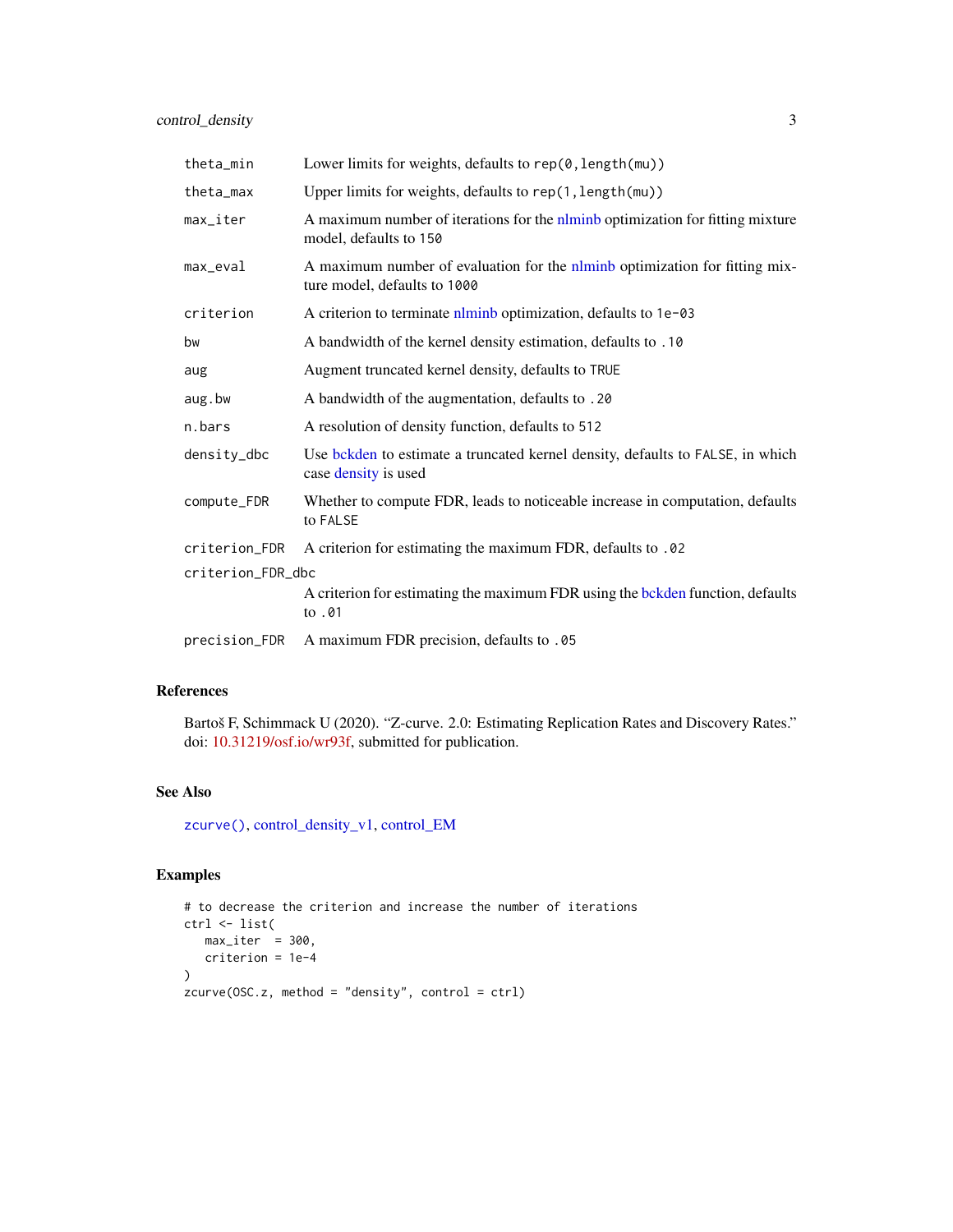<span id="page-3-1"></span><span id="page-3-0"></span>

#### Description

All settings are passed to the density fitting algorithm. All unspecified settings are set to the default value. Setting model = "KD1" sets all settings to the default value irrespective of any other setting and fits z-curve as described in Brunner and Schimmack (2020).

#### Arguments

| version                | Set to 1 to fit the original version of z-curve. Defaults to $2 =$ the updated version<br>of z-curve. For its settings page go to control_density. |
|------------------------|----------------------------------------------------------------------------------------------------------------------------------------------------|
| model                  | A type of model to be fitted, defaults to "KD1" (the only possibility)                                                                             |
| sig_level              | An alpha level of the test statistics, defaults to .05                                                                                             |
| a                      | A beginning of fitting interval, defaults to qnorm(sig_level/2, lower.tail=<br>F)                                                                  |
| b                      | An end of fitting interval, defaults to 6                                                                                                          |
| К                      | Number of mixture components, defaults to 3                                                                                                        |
| $max$ <sub>Liter</sub> | A maximum number of iterations for the nominal optimization for fitting mixture<br>model, defaults to 150                                          |
| $max$ <sub>eval</sub>  | A maximum number of evaluation for the nominal optimization for fitting mix-<br>ture model, defaults to 300                                        |
| criterion              | A criterion to terminate norminal optimization, defaults to 1e-10                                                                                  |
| bw                     | A bandwidth of the kernel density estimation, defaults to "nrd0"                                                                                   |

# References

Brunner J, Schimmack U (2020). "Estimating population mean power under conditions of heterogeneity and selection for significance." *Meta-Psychology*, 4. doi: [10.15626/MP.2018.874.](https://doi.org/10.15626/MP.2018.874)

# See Also

[zcurve\(\)](#page-11-1), [control\\_density,](#page-1-1) [control\\_EM](#page-4-1)

#### Examples

```
# to increase the number of iterations
ctrl <- list(
  version = 1,
   max\_iter = 300
\lambdazcurve(0SC.z, method = "density", control = ctr1)
```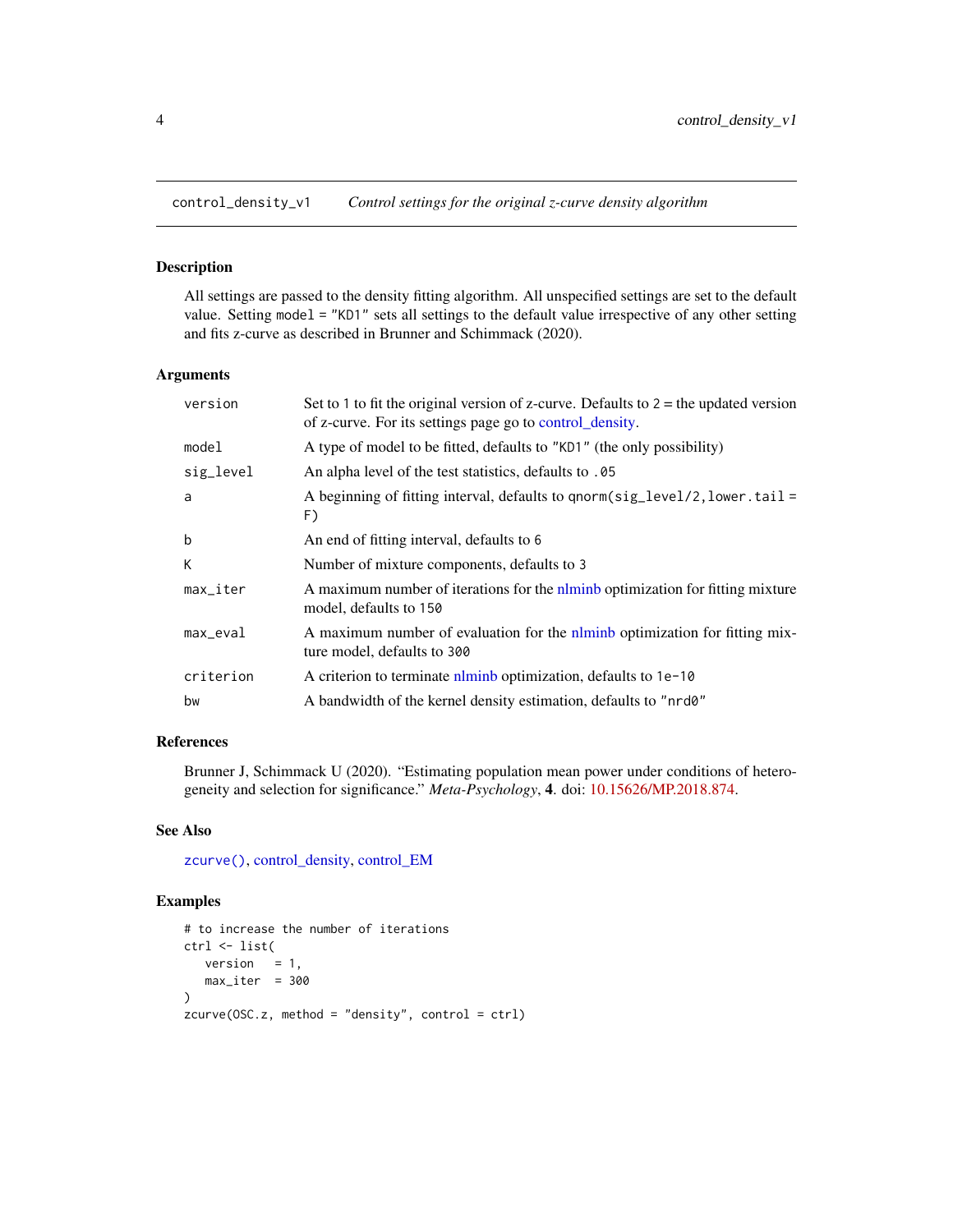#### <span id="page-4-1"></span><span id="page-4-0"></span>Description

All these settings are passed to the Expectation Maximization fitting algorithm. All unspecified settings are set to the default value. Setting model = "EM" sets all settings to the default value irrespective of any other setting and fits z-curve as described in Bartoš and Schimmack (2020)

#### Arguments

| model           | A type of model to be fitted, defaults to "EM" for a z-curve with 7 z-scores<br>centered components.                                               |  |
|-----------------|----------------------------------------------------------------------------------------------------------------------------------------------------|--|
| sig_level       | An alpha level of the test statistics, defaults to .05                                                                                             |  |
| a               | A beginning of fitting interval, defaults to qnorm(sig_level/2, lower.tail=<br>F)                                                                  |  |
| b               | An end of fitting interval, defaults to 5                                                                                                          |  |
| mu              | Means of the components, defaults to $0:6$                                                                                                         |  |
| sigma           | A standard deviation of the components, defaults to rep(1, length(mu))                                                                             |  |
| theta_alpha     | A vector of alpha parameters of a Dirichlet distribution for generating random<br>starting values for the weights, defaults to rep(.5, length(mu)) |  |
| theta_max       | Upper limits for weights, defaults to rep(1, length(mu))                                                                                           |  |
| criterion       | A criterion to terminate the EM algorithm, defaults to 1e-6                                                                                        |  |
| criterion_start |                                                                                                                                                    |  |
|                 | A criterion to terminate the starting phase of the EM algorithm, defaults to 1e-3                                                                  |  |
|                 | criterion_boot A criterion to terminate the bootstrapping phase of the EM algorithm, defaults<br>to $1e-5$                                         |  |
| max_iter        | A maximum number of iterations of the EM algorithm (not including the starting<br>iterations) defaults to 10000                                    |  |
|                 | max_iter_start A maximum number of iterations for the starting phase of EM algorithm, de-<br>faults to 100                                         |  |
| max_iter_boot   | A maximum number of iterations for the booting phase of EM algorithm, de-<br>faults to 100                                                         |  |
| fit_reps        | A number of starting fits to get the initial position for the EM algorithm, defaults<br>to 100                                                     |  |

#### References

Bartoš F, Schimmack U (2020). "Z-curve. 2.0: Estimating Replication Rates and Discovery Rates." doi: [10.31219/osf.io/wr93f,](https://doi.org/10.31219/osf.io/wr93f) submitted for publication.

### See Also

[zcurve\(\)](#page-11-1), [control\\_density](#page-1-1)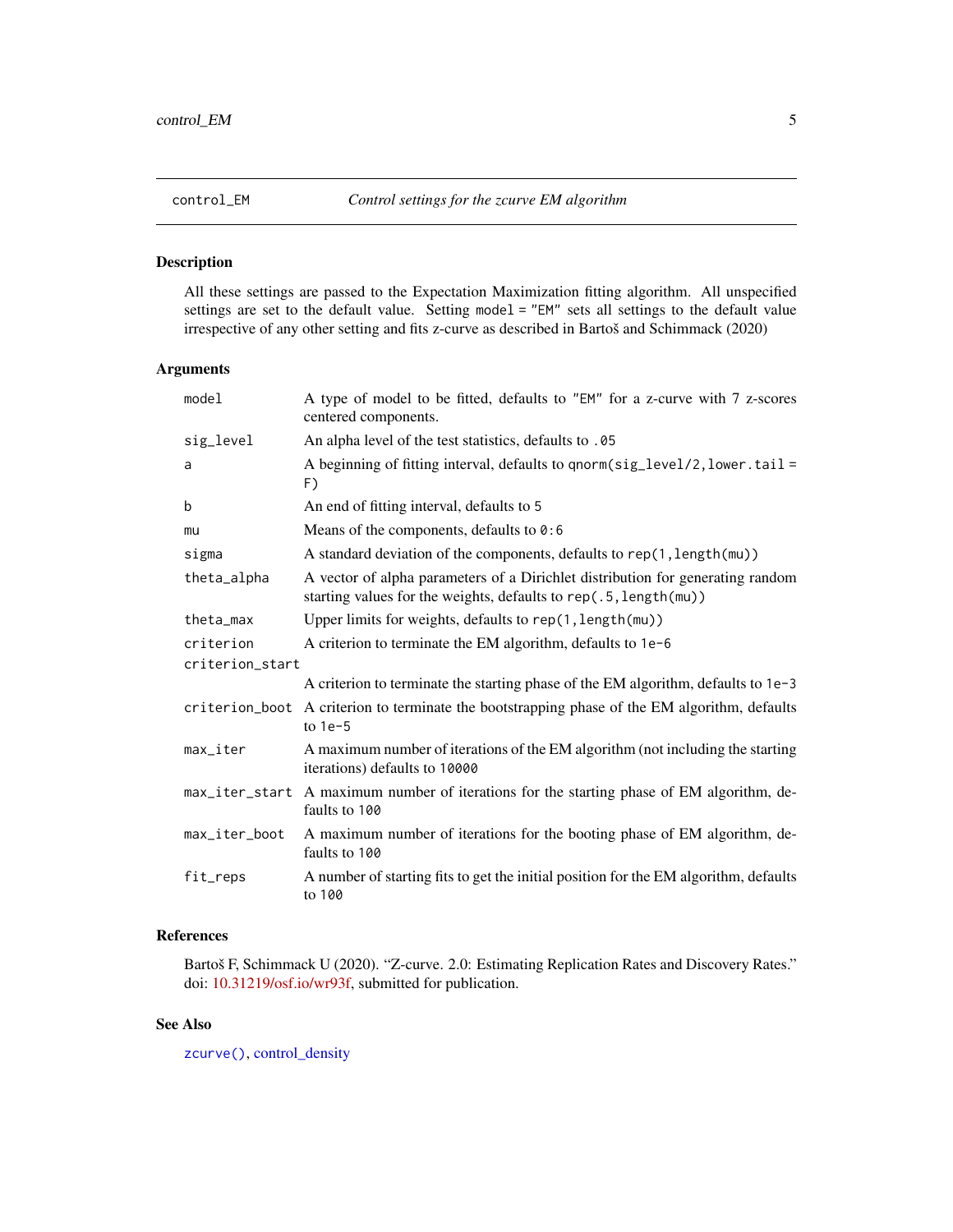#### Examples

```
# to increase the number of starting fits
# and change the means of the mixture components
ctrl <- list(
   fit_{reps} = 50,
   mu = c(0, 1.5, 3, 4.5, 6)\mathcal{L}zcurve(OSC.z, method = "EM", control = ctrl)
```
<span id="page-5-1"></span>head.zcurve\_data *Prints first few rows of a z-curve data object*

#### Description

Prints first few rows of a z-curve data object

#### Usage

```
## S3 method for class 'zcurve_data'
head(x, \ldots)
```
#### Arguments

| $\boldsymbol{\mathsf{x}}$ | z-curve data object  |
|---------------------------|----------------------|
| .                         | Additional arguments |

#### See Also

[zcurve\\_data\(\)](#page-14-1)

is.zcurve *Reports whether x is a zcurve object*

#### Description

Reports whether x is a zcurve object

#### Usage

is.zcurve(x)

#### Arguments

x an object to test

<span id="page-5-0"></span>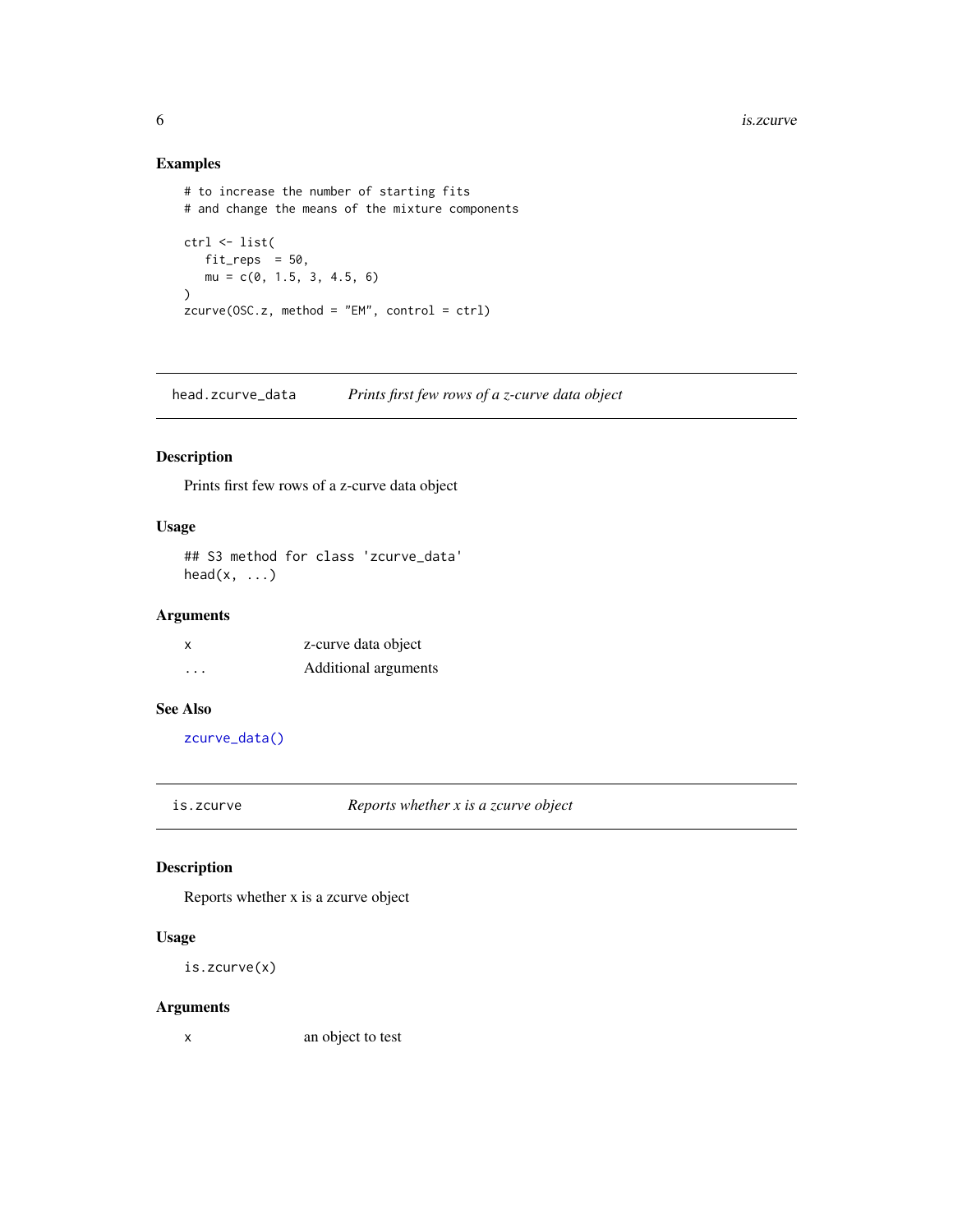<span id="page-6-0"></span>OSC.z *Z-scores from subset of original studies featured in OSC 2015 reproducibility project*

# Description

The dataset contains z-scores from subset of original studies featured in psychology reproducibility project (Collaboration and others 2015). Only z-scores from studies with unambiguous original outcomes are supplied (eliminating 7 studies with marginally significant results). The real replication rate for those studies is 35/90 (the whole project reports 36/97).

#### Usage

OSC.z

#### Format

A vector with 90 observations

#### References

Collaboration OS, others (2015). "Estimating the reproducibility of psychological science." *Science*, 349(6251). doi: [10.1126/science.aac4716.](https://doi.org/10.1126/science.aac4716)

<span id="page-6-1"></span>plot.zcurve *Plot fitted z-curve object*

#### Description

Plot fitted z-curve object

```
## S3 method for class 'zcurve'
plot(
  x,
  annotation = FALSE,
 CI = FALSE,extrapolate = FALSE,
 y.anno = c(0.95, 0.88, 0.78, 0.71, 0.61, 0.53, 0.43, 0.35),
  x.anno = 0.6,
  cex.anno = 1,
  ...
)
```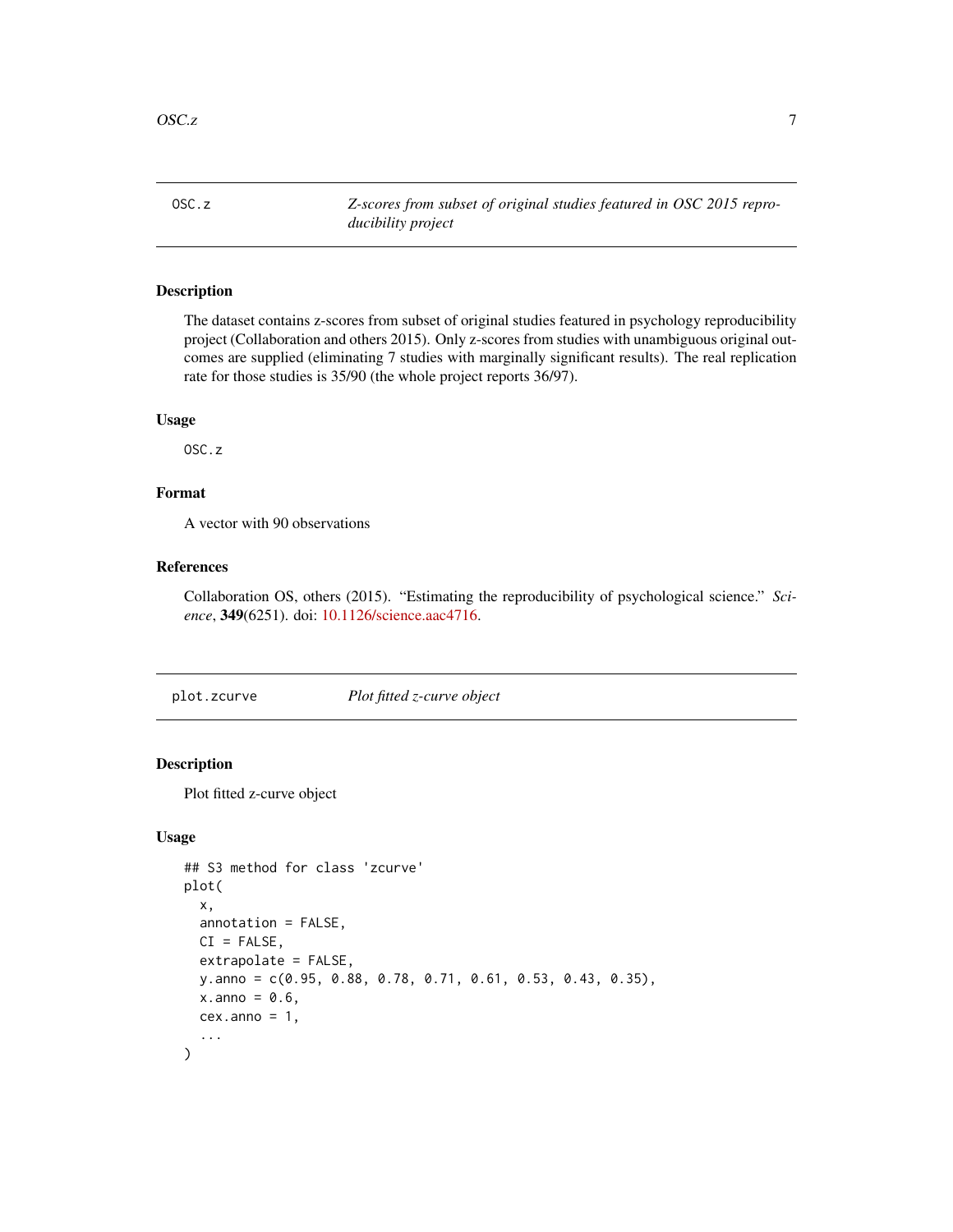#### Arguments

| $\mathsf{x}$ | Fitted z-curve object                                                                                                                                                        |
|--------------|------------------------------------------------------------------------------------------------------------------------------------------------------------------------------|
| annotation   | Add annotation to the plot. Defaults to FALSE.                                                                                                                               |
| CI           | Plot confidence intervals for the estimated z-curve. Defaults to FALSE.                                                                                                      |
| extrapolate  | Scale the chart to the extrapolated area. Defaults to FALSE.                                                                                                                 |
| y.anno       | A vector of length 8 specifying the y-positions of the individual annotation lines<br>relative to the figure's height. Defaults to c(.95, .88, .78, .71, .61, .53, .43, .35) |
| x.anno       | A number specifying the x-position of the block of annotations relative to the<br>figure's width.                                                                            |
| cex.anno     | A number specifying the size of the annotation text.                                                                                                                         |
| .            | Additional arguments including main, xlab, ylab, xlim, ylim, cex. axis, cex. lab                                                                                             |

#### See Also

[zcurve\(\)](#page-11-1)

#### Examples

```
# simulate some z-statistics and fit a z-curve
z <- abs(rnorm(300,3))
m.EM < -zcurve(z, method = "EM", bootstrap = 100)# plot the z-curve
plot(m.EM)
# add annotation text and model fit CI
plot(m.EM, annotation = TRUE, CI = TRUE)
# change the location of the annotation to the left
plot(m.EM, annotation = TRUE, CI = TRUE, x_test = 0)
```
power\_to\_z *Compute z-score corresponding to a power*

#### Description

A function for computing z-scores of two-sided tests corresponding to power power for a given significance level alpha alpha (or corresponding cut-off z-statistic a).

```
power_to_z(
  power,
 alpha = 0.05,
 a = stats::qnorm(alpha/2, lower.tail = FALSE),two. \text{sided} = \text{TRUE},
  nleqslv_control = list(xtol = 1e-15, maxit = 300, stepmax = 0.5)
)
```
<span id="page-7-0"></span>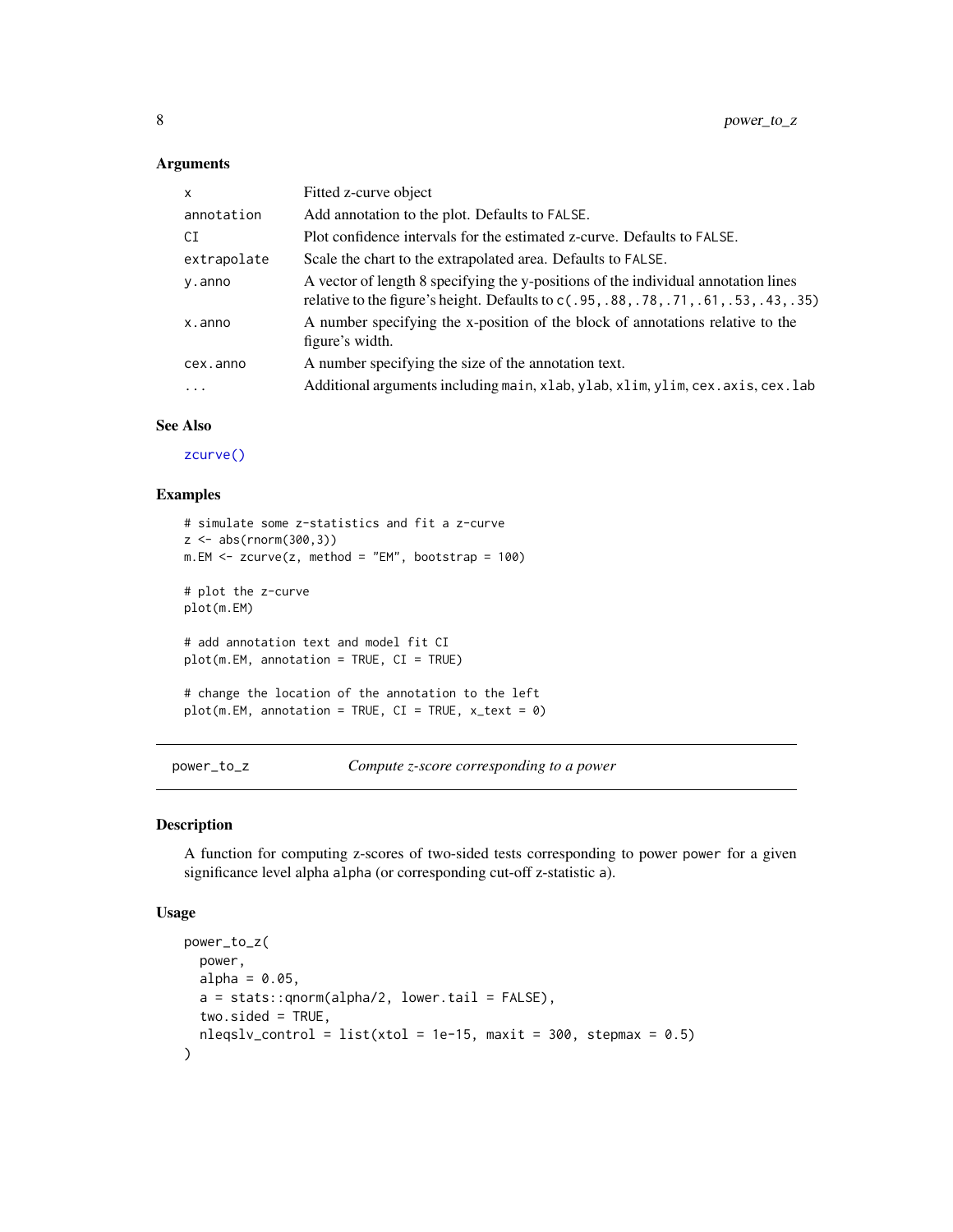# <span id="page-8-0"></span>Arguments

| A vector of powers                                                                                                          |
|-----------------------------------------------------------------------------------------------------------------------------|
| Level of significance alpha                                                                                                 |
| Or, alternatively a z-score corresponding to alpha                                                                          |
| Whether directionality of the effect size should be taken into account.                                                     |
|                                                                                                                             |
| A named list of control parameters passed to the nlegsly function used for solv-<br>ing the inverse of z_to_power function. |
|                                                                                                                             |

#### Examples

```
# z-scores corresponding to the (aproximate) power of components of EM2
power_to_z(c(0.05, 0.20, 0.40, 0.60, 0.80, 0.974, 0.999), alpha = .05)
```
print.estimates.zcurve

*Prints estimates from z-curve object*

#### Description

Prints estimates from z-curve object

#### Usage

```
## S3 method for class 'zcurve'
print.estimates(x, ...)
```
#### Arguments

| X        | Estimate of a z-curve object |
|----------|------------------------------|
| $\cdots$ | Additional arguments         |

# See Also

[zcurve\(\)](#page-11-1)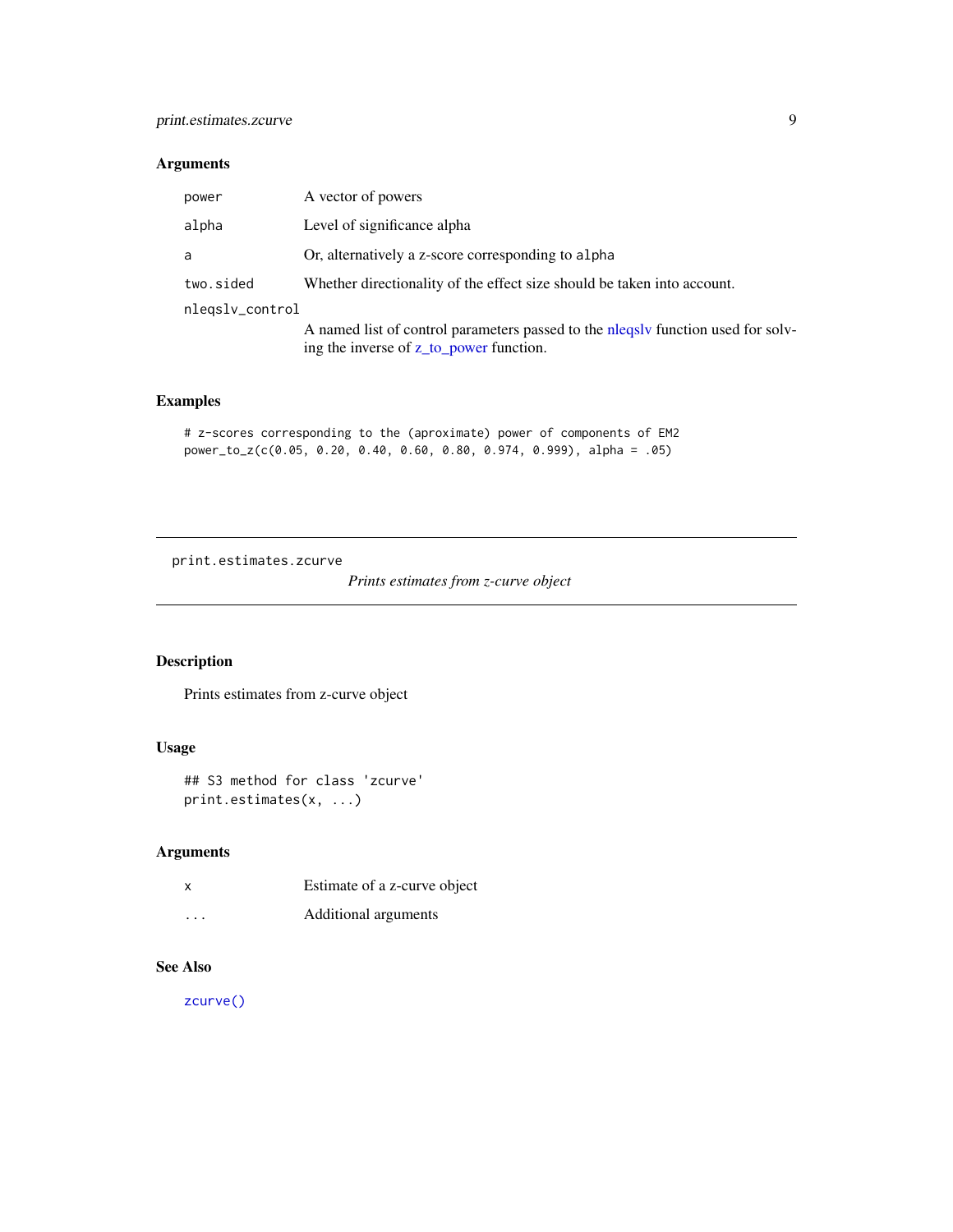<span id="page-9-0"></span>print.summary.zcurve *Prints summary object for z-curve method*

# Description

Prints summary object for z-curve method

#### Usage

```
## S3 method for class 'zcurve'
print.summary(x, ...)
```
#### Arguments

|         | Summary of a z-curve object |
|---------|-----------------------------|
| $\cdot$ | Additional arguments        |

### See Also

[zcurve\(\)](#page-11-1)

print.zcurve *Prints a fitted z-curve object*

# Description

Prints a fitted z-curve object

#### Usage

## S3 method for class 'zcurve'  $print(x, \ldots)$ 

#### Arguments

| Χ                       | Fitted z-curve object |
|-------------------------|-----------------------|
| $\cdot$ $\cdot$ $\cdot$ | Additional arguments  |

#### See Also

[zcurve\(\)](#page-11-1)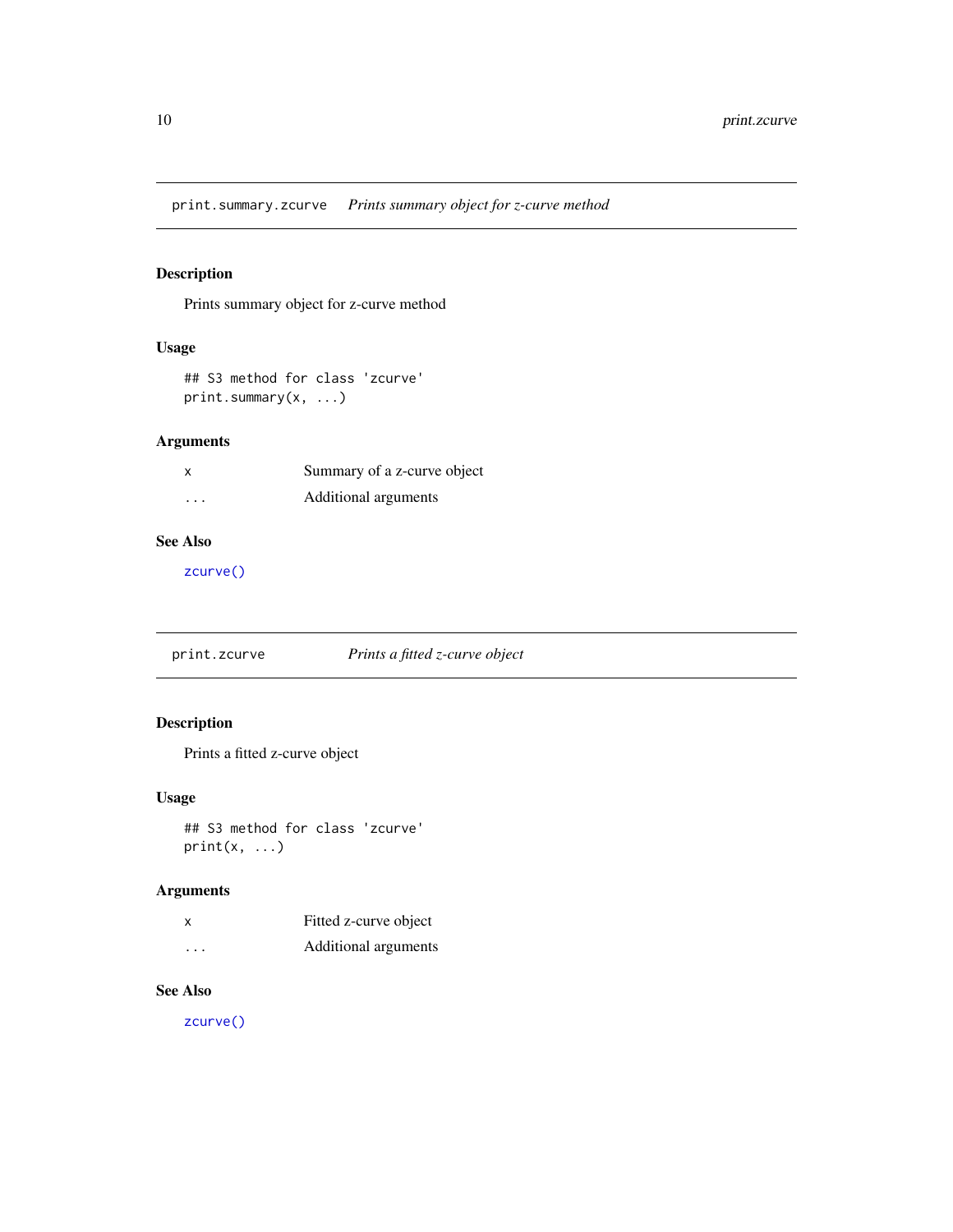#### <span id="page-10-2"></span><span id="page-10-0"></span>Description

Prints a z-curve data object

#### Usage

## S3 method for class 'zcurve\_data'  $print(x, \ldots)$ 

# Arguments

| x                       | z-curve data object  |
|-------------------------|----------------------|
| $\cdot$ $\cdot$ $\cdot$ | Additional arguments |

# See Also

[zcurve\\_data\(\)](#page-14-1)

<span id="page-10-1"></span>summary.zcurve *Summarize fitted z-curve object*

#### Description

Summarize fitted z-curve object

```
## S3 method for class 'zcurve'
summary(
  object,
  type = "results",
  all = FALSE,ERR.add = 0.03,EDR.addj = 0.05,round.coef = 3,
  ...
\mathcal{E}
```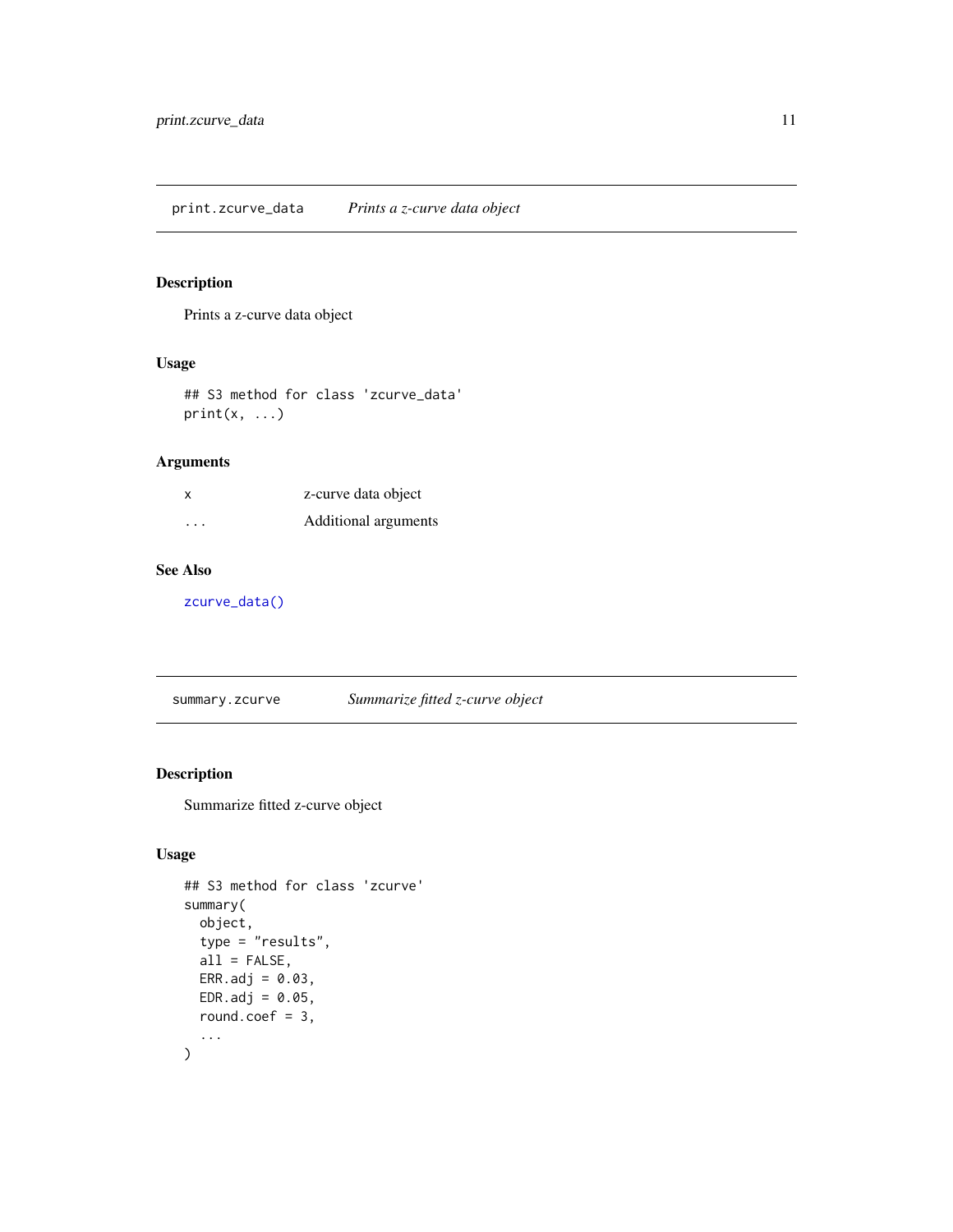#### <span id="page-11-0"></span>Arguments

| object     | A fitted z-curve object.                                                                                                                        |
|------------|-------------------------------------------------------------------------------------------------------------------------------------------------|
| type       | Whether the results "results" or the mixture mode parameters "parameters"<br>should be returned. Defaults to "results".                         |
| a11        | Whether additional results, such as file drawer ration, expected and missing<br>number of studies, and Soric FDR be returned. Defaults to FALSE |
| ERR.adj    | Confidence intervals adjustment for ERR. Defaults to .03 as proposed by Bartos<br>& Schimmack (in preparation).                                 |
| EDR.adi    | Confidence intervals adjustment for EDR. Defaults to .05 as proposed by Bartos<br>& Schimmack (in preparation).                                 |
| round.coef | To how many decimals should the coefficient be rounded. Defaults to 3.                                                                          |
| $\cdot$    | Additional arguments                                                                                                                            |

#### Value

Summary of a z-curve object

#### See Also

[zcurve\(\)](#page-11-1)

<span id="page-11-1"></span>

zcurve *Fit a z-curve*

#### Description

zcurve is used to fit z-curve models. The function takes input of z-statistics or two-sided p-values and returns object of class "zcurve" that can be further interrogated by summary and plot function. It default to EM model, but different version of z-curves can be specified using the method and control arguments. See 'Examples' and 'Details' for more information.

```
zcurve(
  z,
  z.lb,
  z.ub,
  p,
  p.lb,
  p.ub,
  data,
  method = "EM",bootstrap = 1000,
  control = NULL
\mathcal{E}
```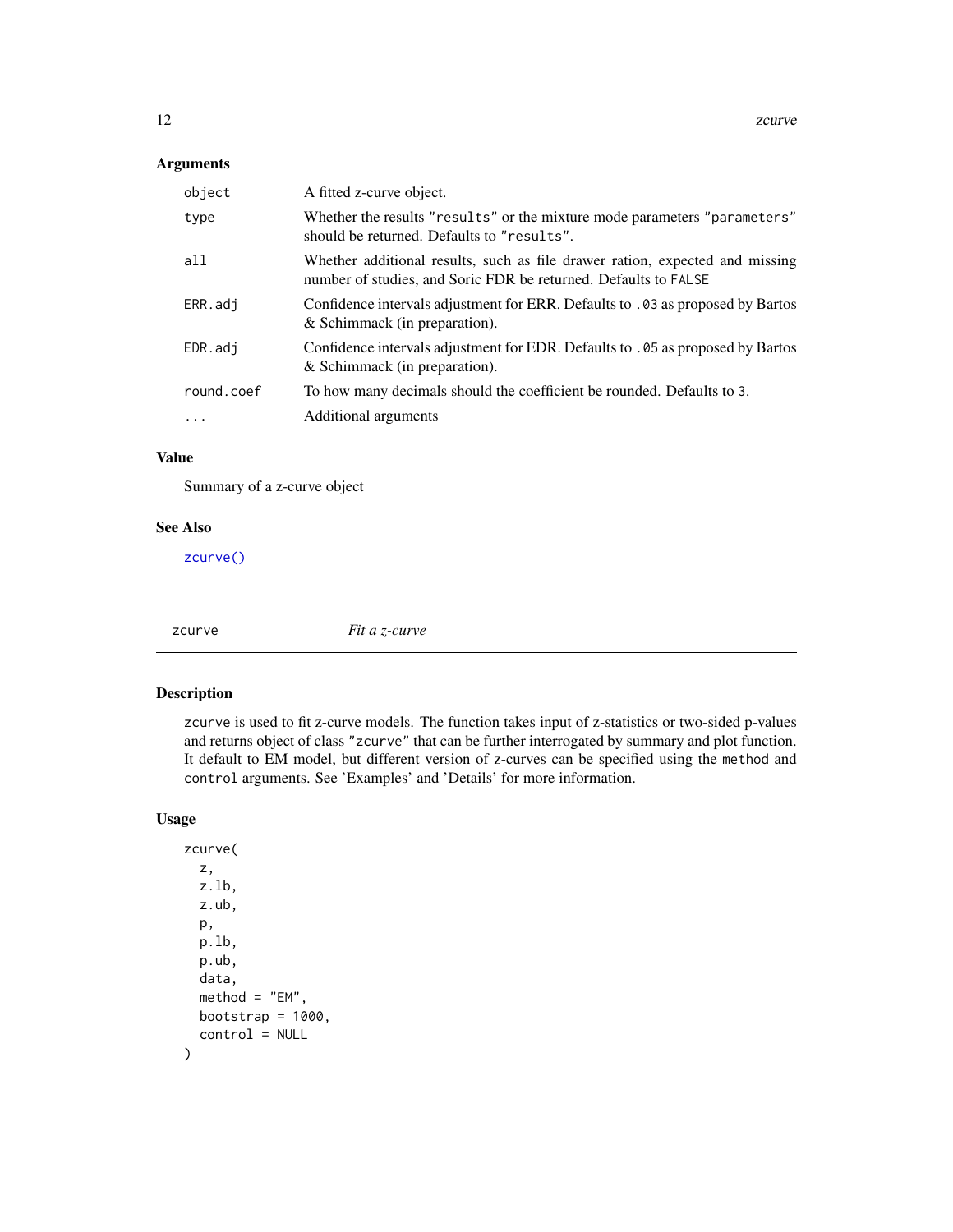#### <span id="page-12-0"></span>zcurve the contract of the contract of the contract of the contract of the contract of the contract of the contract of the contract of the contract of the contract of the contract of the contract of the contract of the con

#### **Arguments**

| Z         | a vector of z-scores.                                                                                                             |
|-----------|-----------------------------------------------------------------------------------------------------------------------------------|
| z.1b      | a vector with start of censoring intervals of censored z-scores.                                                                  |
| z.ub      | a vector with end of censoring intervals of censored z-scores.                                                                    |
| p         | a vector of two-sided p-values, internally transformed to z-scores.                                                               |
| p.lb      | a vector with start of censoring intervals of censored two-sided p-values.                                                        |
| p.ub      | a vector with end of censoring intervals of censored two-sided p-values.                                                          |
| data      | an object created with zcurve_data() function.                                                                                    |
| method    | the method to be used for fitting. Possible options are Expectation Maximization<br>"EM" and density "density", defaults to "EM". |
| bootstrap | the number of bootstraps for estimating CI. To skip bootstrap specify FALSE.                                                      |
| control   | additional options for the fitting algorithm more details in control EM or control<br>density.                                    |

#### Details

The function returns the EM method by default and changing method = "density" gives the KD2 version of z-curve as outlined in Bartoš and Schimmack (2020). For the original z-curve (Brunner and Schimmack 2020), referred to as KD1, specify 'control = "density",control = list(model  $=$  "KD1") $\cdot$ .

#### Value

The fitted z-curve object

#### References

Bartoš F, Schimmack U (2020). "Z-curve. 2.0: Estimating Replication Rates and Discovery Rates." doi: [10.31219/osf.io/wr93f,](https://doi.org/10.31219/osf.io/wr93f) submitted for publication.

Brunner J, Schimmack U (2020). "Estimating population mean power under conditions of heterogeneity and selection for significance." *Meta-Psychology*, 4. doi: [10.15626/MP.2018.874.](https://doi.org/10.15626/MP.2018.874)

#### See Also

[summary.zcurve\(\)](#page-10-1), [plot.zcurve\(\)](#page-6-1), [control\\_EM,](#page-4-1) [control\\_density](#page-1-1)

#### Examples

```
# load data from OSC 2015 reproducibility project
OSC.z
# fit an EM z-curve (with disabled bootstrap due to examples times limits)
m.EM <- zcurve(OSC.z, method = "EM", bootstrap = FALSE)
# a version with 1000 boostraped samples would looked like:
m.EM \leq zcurve(0SC.z, method = "EM", bootstrap = 1000)
```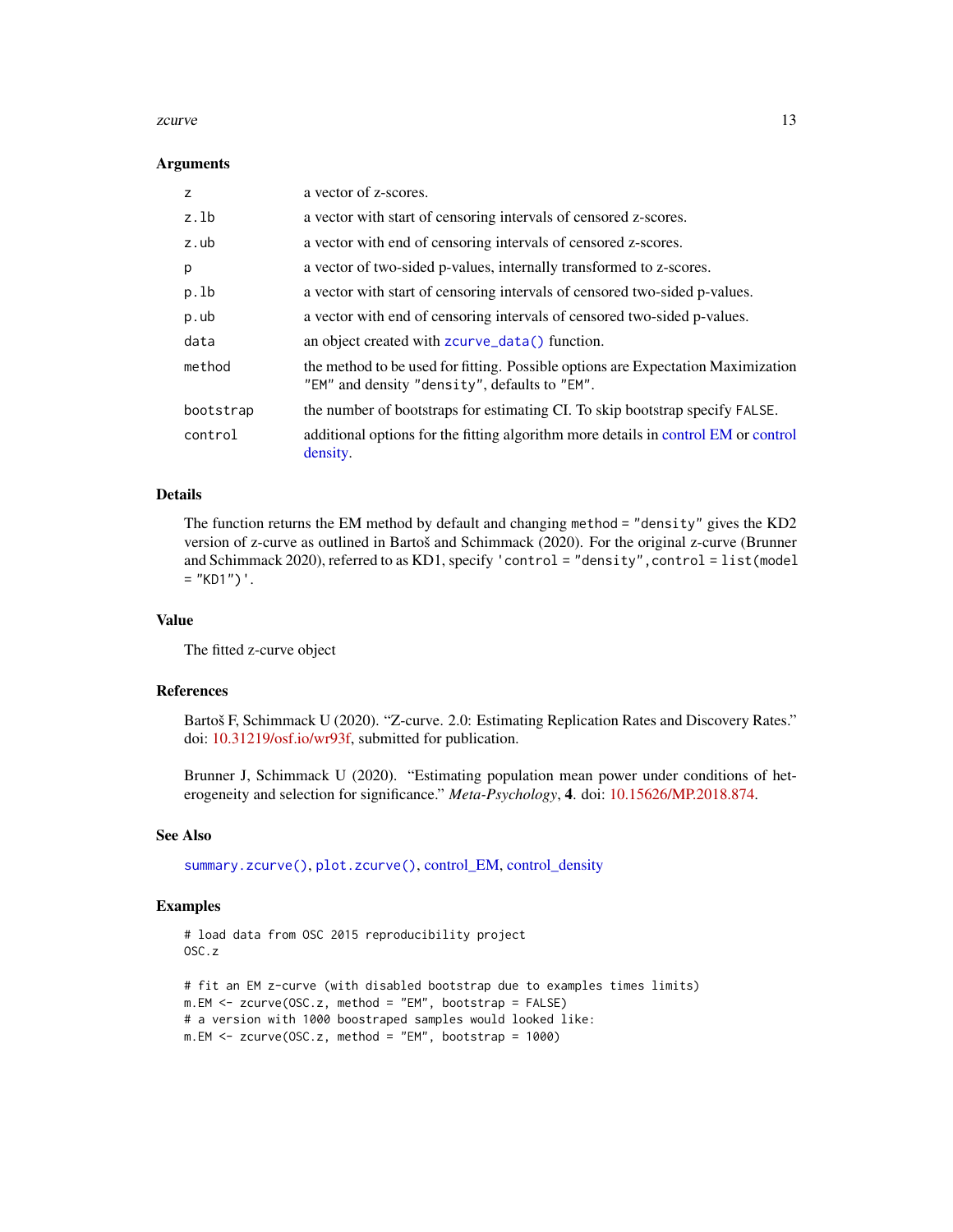<span id="page-13-0"></span>14 zcurve.estimates

```
# or KD2 z-curve (use larger bootstrap for real inference)
m.D \leq zcurve(OSC.z, method = "density", bootstrap = FALSE)
# inspect the results
summary(m.EM)
summary(m.D)
# see '?summary.zcurve' for more output options
# plot the results
plot(m.EM)
plot(m.D)
# see '?plot.zcurve' for more plotting options
# to specify more options, set the control arguments
# ei. increase the maximum number of iterations and change alpha level
ctr1 <- list(
  "max_iter" = 9999,
  "alpha" = .10\lambdam1.EM <- zcurve(OSC.z, method = "EM", bootstrap = FALSE, control = ctr1)
# see '?control_EM' and '?control_density' for more information about different
# z-curves specifications
```
zcurve.estimates *z-curve estimates*

#### Description

The following functions extract estimates from the z-curve object.

```
ERR(object, round.coef = 3)EDR(object, round.coef = 3)
ODR(object, round.coef = 3)
Soric(object, round.coef = 3)
file_drawer_ration(object, round.coef = 3)
expected_n(object, round.coef = 0)missing_n(object, round.coef = 0)
significant_n(object)
included_n(object)
```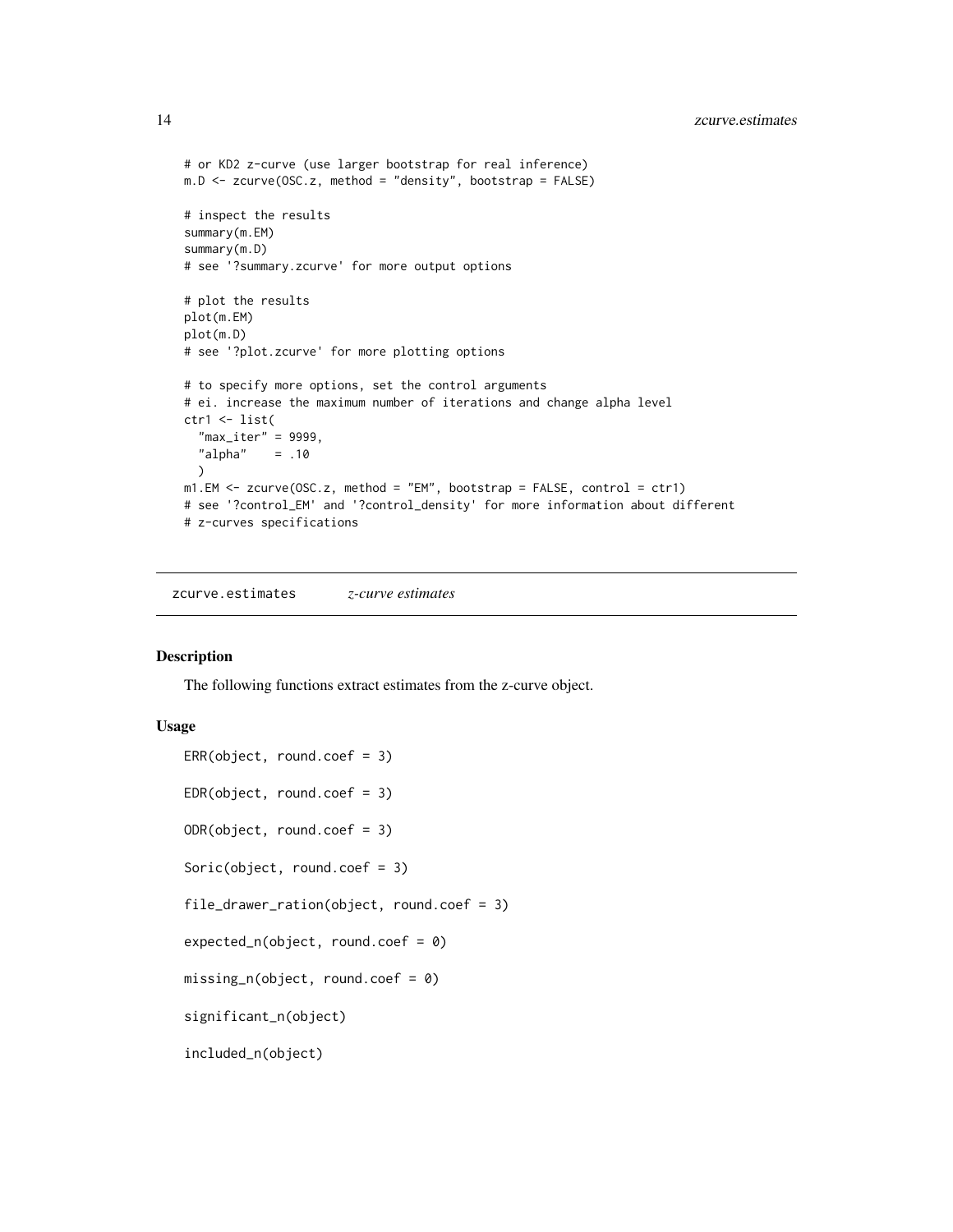#### <span id="page-14-0"></span>zcurve\_data 15

#### **Arguments**

| object     | the z-curve object              |
|------------|---------------------------------|
| round.coef | rounding for the printed values |

#### Details

Technically, ODR, significant n, and included n are not z-curve estimates but they are grouped in this category for convenience.

#### See Also

[zcurve\(\)](#page-11-1)

<span id="page-14-1"></span>zcurve\_data *Prepare data for z-curve*

#### Description

zcurve\_data is used to prepare data for the [zcurve\(\)](#page-11-1) function. The function transform strings containing reported test statistics "z","t","f","chi","p" into two-sided p-values. Test statistics reported as inequalities are as considered to be censored as well as test statistics reported with low accuracy (i.e., rounded to too few decimals). See details for more information.

#### Usage

zcurve\_data(data, rounded = TRUE, stat\_precise = 2, p\_precise = 3)

#### Arguments

| data         | a vector strings containing the test statistics.                                                                                                                                                                                                                                                                                                                                                        |
|--------------|---------------------------------------------------------------------------------------------------------------------------------------------------------------------------------------------------------------------------------------------------------------------------------------------------------------------------------------------------------------------------------------------------------|
| rounded      | an optional argument specifying whether de-rounding should be applied. De-<br>faults to FALSE to treat all input as exact values or a numeric vector with values<br>specifying precision of the input. The other option, FALSE, automatically ex-<br>tracts the number of decimals from input and treats the input as censored if it<br>does not surpass the stat_precise and the p_precise thresholds. |
| stat_precise | an integer specifying the numerical precision of "z", "t", "f" statistics treated<br>as exact values.                                                                                                                                                                                                                                                                                                   |
| p_precise    | an integer specifying the numerical precision of p-values treated as exact values.                                                                                                                                                                                                                                                                                                                      |

#### Details

By default, the function extract the type of test statistic:

- "F(df1,df2)=x"F-statistic with df1 and df2 degrees of freedom,
- "chi(df)=x"Chi-square statistic with df degrees of freedom,
- "t(df)=x"for t-statistic with df degrees of freedom,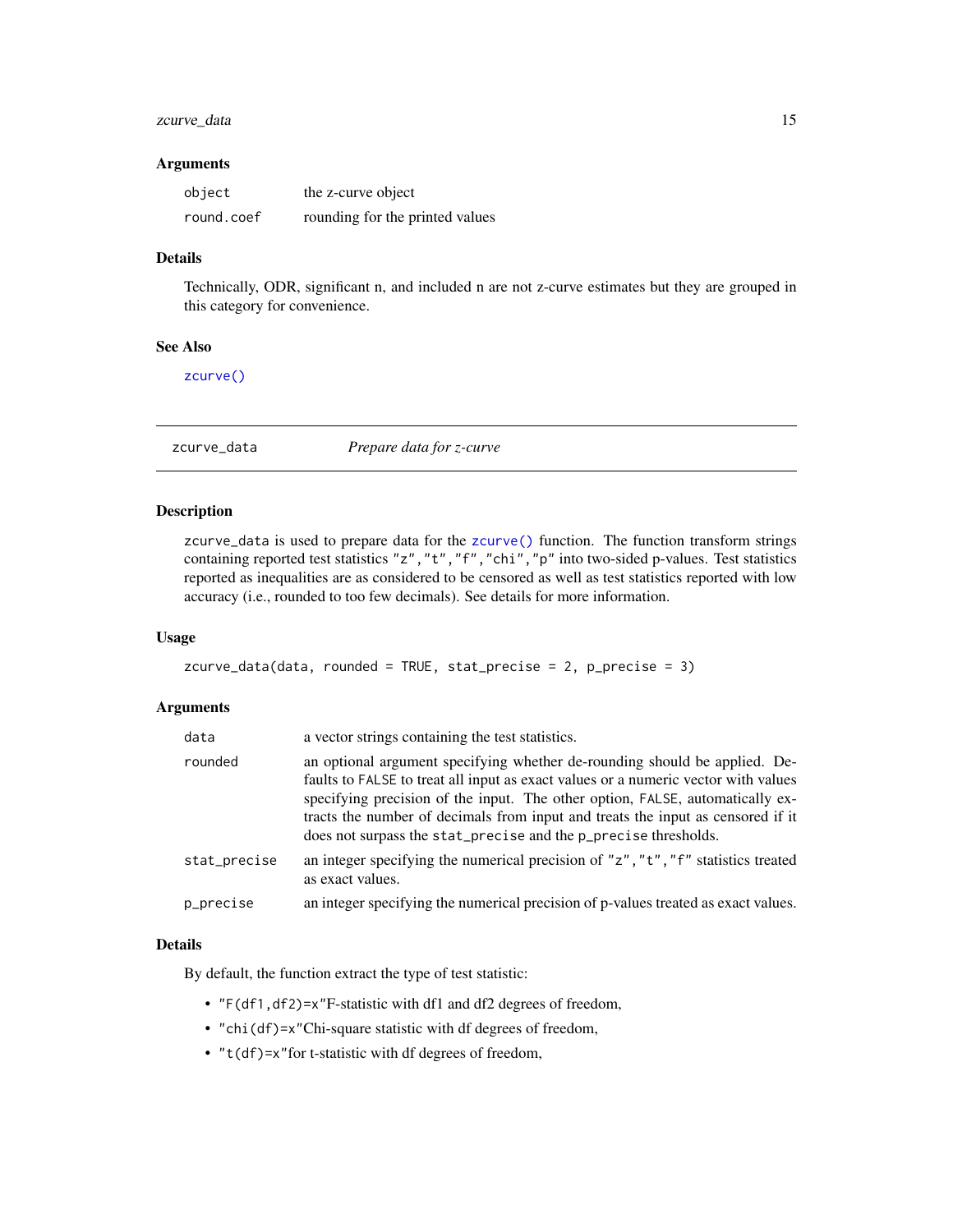- "z=x"for z-statistic,
- "p=x"for p-value.

The input is not case sensitive and automatically removes empty spaces. Furthermore, inequalities (" $\lt$ " and " $>$ ") can be used to denote censoring. I.e., that the p-value is lower than " $x$ " or that the test statistic is larger than "x" respectively. The automatic de-rounding procedure (if rounded = TRUE) treats p-values with less decimal places than specified in p\_precise or test statistics with less decimal places than specified in stat\_precise as censored on an interval that could result in a given rounded value. I.e., a " $p = 0.03$ " input would be de-rounded as a p-value lower than 0.035 but larger than 0.025.

#### Value

An object of type "zcurve\_data".

#### See Also

[zcurve\(\)](#page-11-1), [print.zcurve\\_data\(\)](#page-10-2), [head.zcurve\\_data\(\)](#page-5-1)

#### Examples

```
# Specify a character vector containing the test statistics
data <- c("z = 2.1", "t(34) = 2.21", "p < 0.03", "F(2,23) > 10", "p = 0.003")
# Obtain the z-curve data object
data <- zcurve_data(data)
# inspect the resulting object
data
```
<span id="page-15-1"></span>z\_to\_power *Compute power corresponding to z-scores*

#### Description

A function for computing power of two-sided tests corresponding to z-scores for a given significance level. alpha (or corresponding cut-off z-score a)

```
z_to_power(
 z,
 alpha = 0.05,
 a = stats::qnorm(alpha/2, lower.tail = FALSE),two.sided = TRUE
)
```
<span id="page-15-0"></span>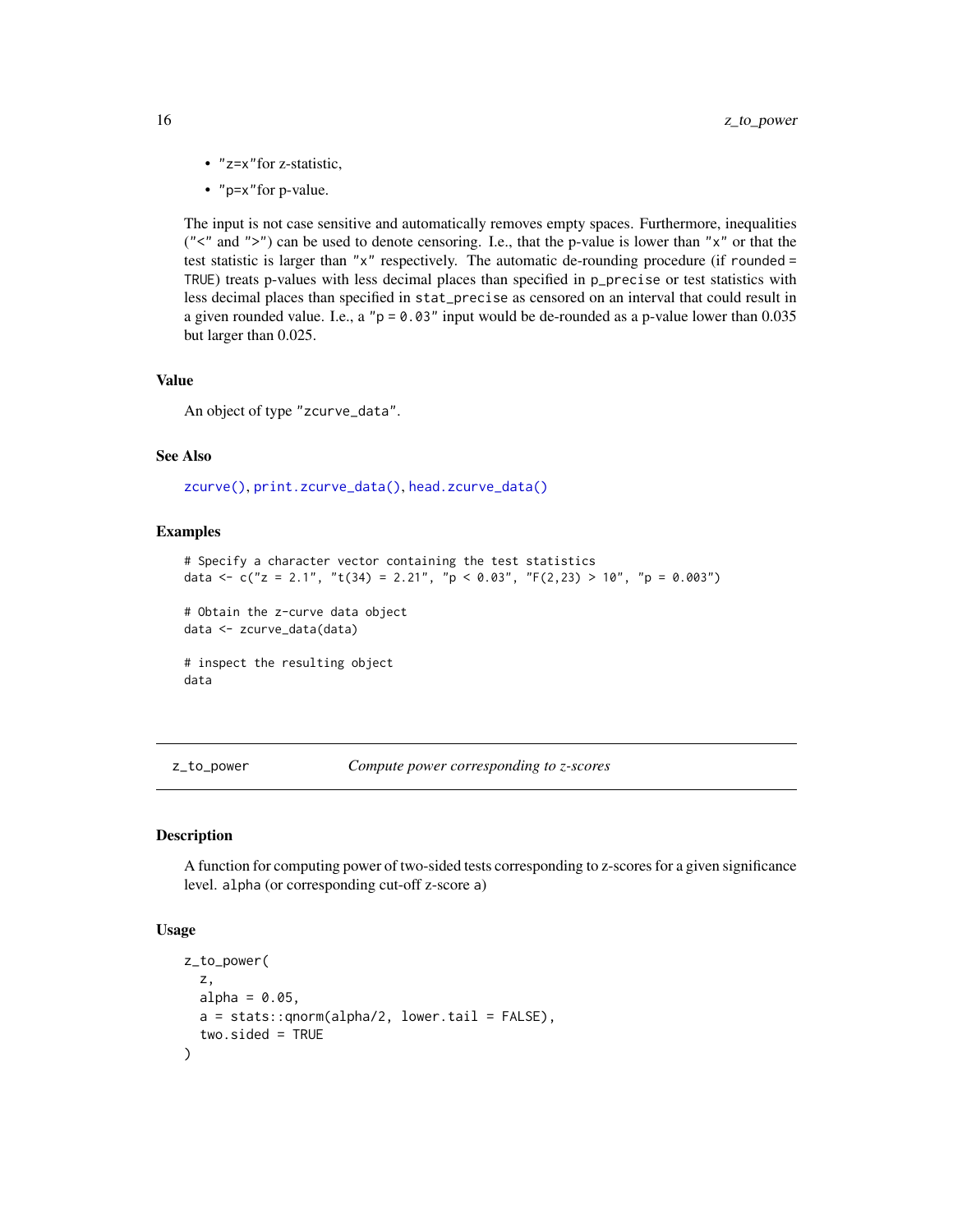# z\_to\_power 17

# Arguments

| z         | A vector of z-scores                                                    |
|-----------|-------------------------------------------------------------------------|
| alpha     | Level of significance alpha                                             |
| a         | Or, alternatively a z-score corresponding to alpha                      |
| two.sided | Whether directionality of the effect size should be taken into account. |

# Examples

# mean powers corresponding to the mean components of KD2  $z_to-power(0:6, alpha = .05)$